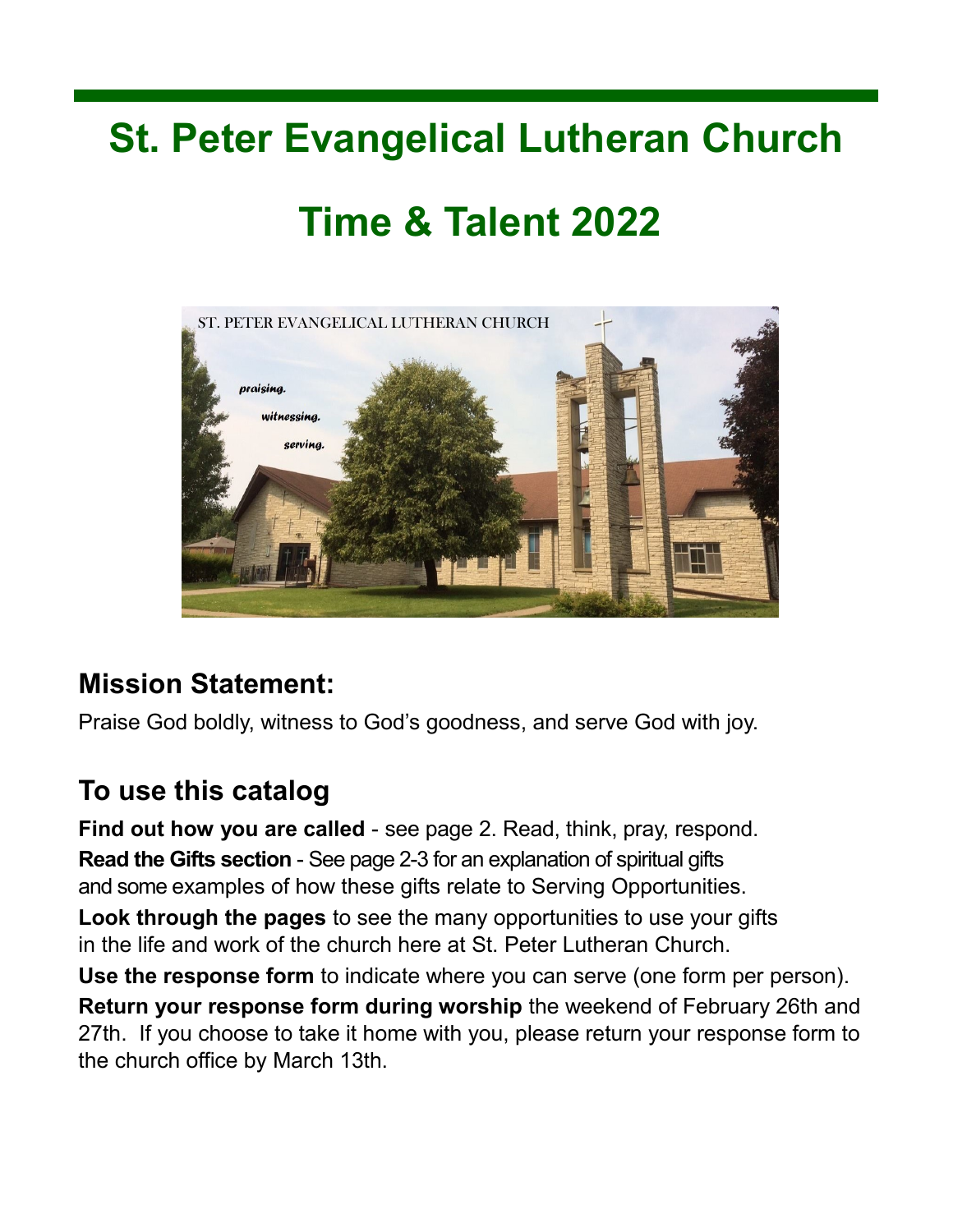# **Spiritual Gifts**

### **Our Special Abilities**

 All of us have been given special abilities - gifts - from God. Spiritual gifts are abilities given to every Christian, by the grace of God through the Holy Spirit, to be used to serve others, glorify God, and build up the Body of Christ (the group of Christian believers). Spiritual gifts are God's empowering for God's work in the world.

 What do you like to do? What are your interests? What do your friends and family members tell you that you do well? What are your passions? Answers to these questions will help you identify your gifts and abilities.

 We are asked to share our gifts with others. I Peter 4:10 *"Each one, as a good manager of God's different gifts, must use for the good of others the special gift he/she has received from God." (TEV)*

### **Spiritual Gift Categories**

 Listed below are some examples of ways in which you can use your gifts in the life and work of St. Peter Lutheran Church. These are only examples; there are many other ways to become involved. Check those that are meaningful to you. Then see how you can use your gifts in areas listed in this catalog. If you would like to do some things not listed in this catalog, include those in your response.

**Administration** - To formulate, direct, and carry out plans necessary to fulfill a purpose.

*(Council or team chairperson, congregational council, finance committee)*

**Artistry -** The gift that gives the believer the skill of creating artistic expressions that produce a spiritual response**.**

**Discernment** - To seek God's will and purpose and communicate a sense of God's yearning in a situation *(Council, leadership)*

**Evangelism** - Joyfully and meaningfully sharing one's faith, especially with people without a church home. *(Evangelism Committee, Prison Ministry, "friendly mugger", New Member Sponsor)*

**Exhortation (Encouragement) -** The gift that moves the believer to reach out with Christian love to people in personal conflict or facing a spiritual void. *(Care Ministry Team, prayer chains)* **Faith** - The eyes to see the Spirit at work and the ability to trust the Spirit's leading without indication of where it might lead. *(bible study leader, confirmation teacher)*

**Giving** - To respond to God's blessings by generously and sacrificially giving of one's resources time, talent, and treasure. *(Stewardship for All Seasons Team, financial support of programs)* **Hospitality** - To joyfully welcome and receive guests and those in need of food and lodging.

*(usher, "friendly mugger", host family, Come For Supper meal preparation, fellowship team)* **Intercession -** The gift that enables a believer to pray with certainty that prayer is heard and when requests are made answers will come.

**Knowledge** - To learn, analyze and uncover, and share new insights with regard to the Bible. *(teachers, bible study leaders)*

**Leadership** - The confidence to step forward, provide motivation, facilitate discussion, summarize ideas, drive consensus and summarize for sharing to inspire a group to fulfill a dream or complete a task. *(congregational council, team or committee chairperson)*

**Mercy** - To feel deeply for those in physical, spiritual, or emotional need and then act to meet that need. *(Church and Society Committee, Stephen Minister, Quilters)*

**Music -** The gift that gives the believer the capability to present personal witness and inspiration to others through singing or playing a musical instrument.

**Pastoring (Shepherding)** - To provide spiritual leadership and direction for individuals or groups of believers with confidence, capability and compassion . *(Sunday School, Adult and Confirmation Teachers)*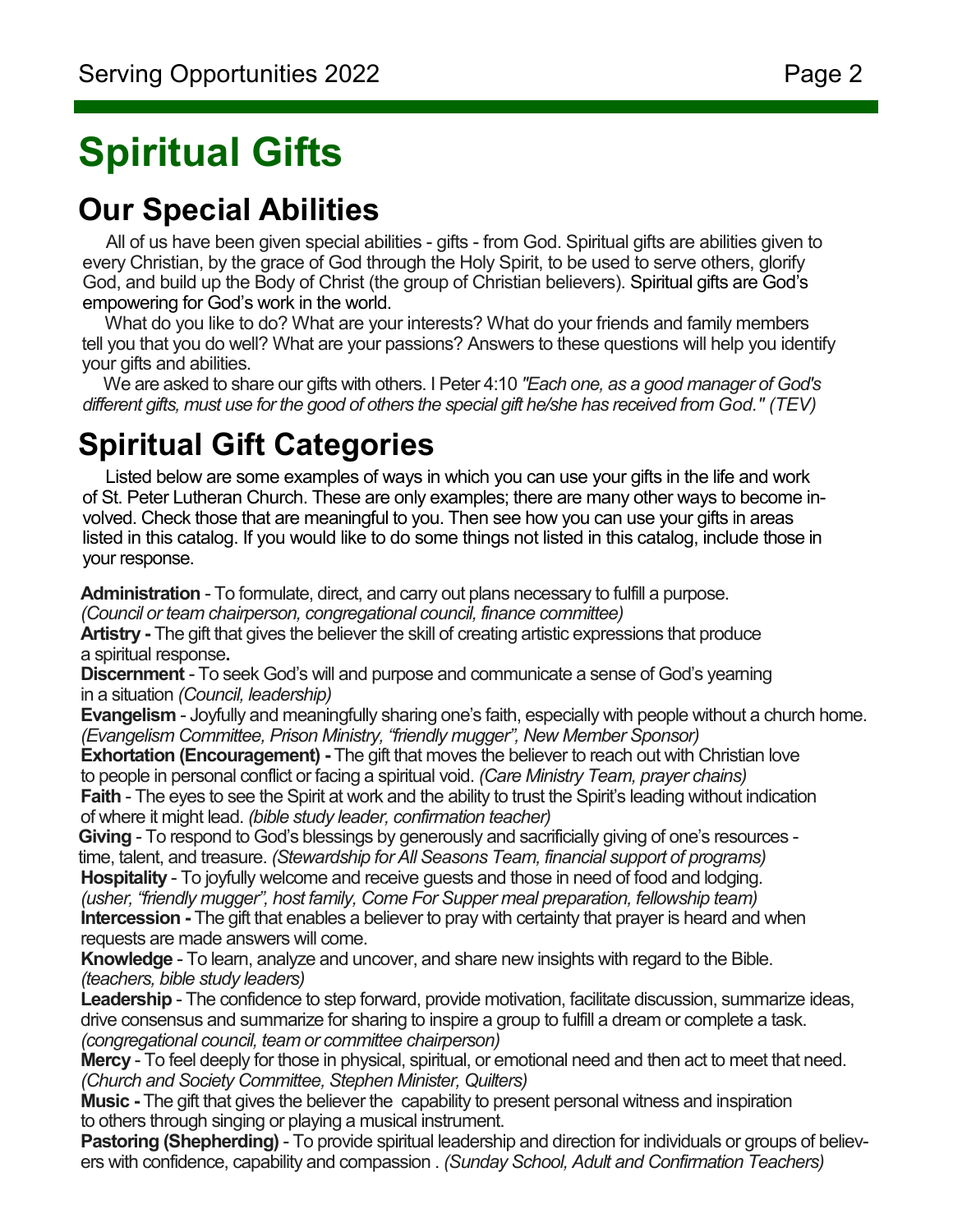# **Spiritual Gifts**

**Service (Helps)** - The ability to work alongside others attaching spiritual value to the accomplishments of practical, often behind-the scenes tasks. *(trustees, Come For Supper volunteer, altar guild, worship volunteers)*

**Skilled Craft -** The gift that enables a believer to create, build, maintain or repair items used within the church. (Quilters, Trustees, Housing volunteers)

**Teaching** - To communicate a personal understanding of the Bible and faith in such a way that it becomes clear and inspiring for others. *(Sunday School teacher, vacation bible school, adult education, confirmation ministry)*

**Wisdom** - The ability to understand and apply biblical and spiritual knowledge to complex,

paradoxical, or other difficult situations. *(Council, planning teams)*

**Writing—** The ability to express truth in a written form; a form that can edify, instruct and strengthen the community of believers. *(Newsletter Article Writer, News release writer, Stewardship Committee, Letter Writing)*

### **ELCA Spiritual Gifts Self-Assessment Inventory**

We invite you all to complete the ELCA Spiritual Gifts Inventory as a way to explore the spiritual gifts God has given you to use to give glory to God and to bless others.

- Easiest Option: Online through the ELCA website at: [http://www.elca.org/Our](http://www.elca.org/Our-Work/Congregations-and-Synods/Faith-Practices/Spiritual-Renewal/Assessment-Tools)-Work/ Congregations-and-Synods/Faith-Practices/Spiritual-[Renewal/Assessment](http://www.elca.org/Our-Work/Congregations-and-Synods/Faith-Practices/Spiritual-Renewal/Assessment-Tools)-Tools
- Print Copies of the inventory are available as well at the back of the Sanctuary in the Resource section. You many also contact the church office- 608-326-6411.
- *Also: Consider having one to three people who know you well score the inventory with you on your behalf as a way to start Step Two: Discernment- Conversations with your support network.*

*Additional handouts are available on Spiritual Gifts as well, if you would like to dive into discovery and learning more deeply.*

### **Other Gifts from Life**

In addition to spiritual gifts, God has given us life gifts that we have cultivated and grown throughout life. The gifts can be used to supplement our spiritual gifts. Listed below are examples of ife gifts that can be creatively used in all of the opportunities listed in this catalog.

**Professional Skills** - Gifts from education and life experiences such as business, accounting, technical, medical, counseling, IT, real estate, insurance, personal finance, banking, teaching, etc, that can be used to help others in need or nurture the young discerning an educational and career direction.

**Realistic Life Gifts** - Mechanical Aptitude, manual dexterity, building, mechanical/structural, physical coordination, organizing supplies.

**Investigative Life Gifts** - Inventing, researching, conceptualizing, working independently, solving complex problems, computer aptitude, theorizing, synthesizing information.

**Artistic Life Gifts** - Acting, writing, reporting, technical writing, verbal skills, musical abilities

(vocal or instrumental), sculpting, photography, graphic arts, painting, creative space design.

**Social Life Gifts** - Teaching, listening, facilitating, counseling, conversing, informing, being of service, character evaluation, working with others.

**Enterprising Life Gifts** - Public speaking, selling, persuading, networking, building teams,

leading, managing, negotiating, taking action, being adventurous.

**Conventional Life Gifts** - Organizing, appraising, evaluating, detail oriented, time management, calculating and mathematical skills, systematizing, stewardship.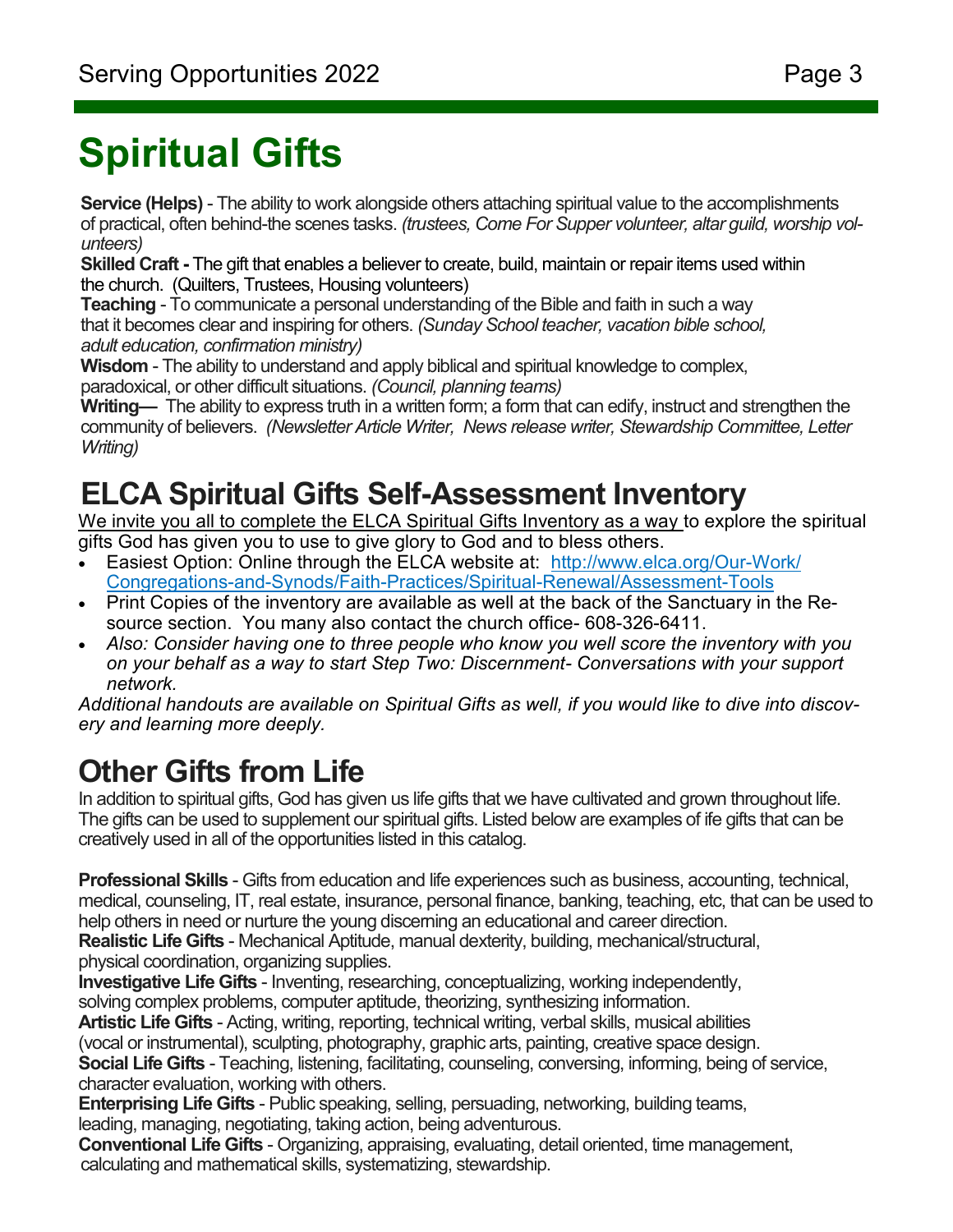### **Worship**

#### **101 Usher: (9th grade to adult. Younger children may usher with parent.)**

Arrive early to provide a warm and friendly welcome to guests and members as they come to worship. Distribute bulletins and help with seating. Collect the offering and direct the congregation during communion. Pick up papers, straighten Sanctuary, and record attendance for the service.

(Hospitality, Service)

#### **102 Assisting Minister (9th grade to adult):**

Assist the pastor(s) with worship leadership. Lead the congregation in prayers, help serve Communion, assist as needed to help worship services go smoothly, lead the Prayers of Intercession, and edit the Prayers of Intercession to fit our context. Assisting Ministers also have the option to help with singing the hymns and liturgy, though this is not expected. (Music, Faith, Intercession).

#### **103 Greeter (6th grade to adult. Younger children may serve alongside their family.):** Stand near the outside doors to welcome guests and members

as they come to worship. Arrive early to provide a warm and friendly welcome. Helping guests and visitors to feel welcome to and know where restrooms are, bulletins, Sunday School registrations, etc. (Hospitality, Service).

#### **104 Scripture Reader: (Open to any age person that is a confident reader.)**

Read Scripture lessons during weekend and special services. Readings are mailed to assigned reader a few days prior to the service. (Service, Faith)

#### **105 Communion Server (having received First Communion to adult):**

Assist with serving communion in worship by distributing bread or wine at the worship services of your choice. During nonpandemic times. (Service)

#### **106 Altar Guild:**

Have communion prepared and set up before worship services; wash and put away communion ware after worship. Change colored altar hangings (paraments) and care for altar cloths (launder, iron, and mend as needed); launder the dish towels used in washing communion ware. Be responsible for one month at a time. (Service)

#### **108 Livestream Camera Operator (Adult or Youth with parent assistant)**

Control camera, set up the livestream to Facebook, and record Sunday morning worship using the livestream computer in the balcony. Training will be provided.

(Service, Skilled Craft)

#### **109 "Easy Worship" Slide Operator: (Adult or Youth with parent assistant)**

Run the presentation software for the front t.v. and for sending to the livestream during worship and other events. Switch live camera feed or video presentation. Training will be provided.

(Service, Skilled Craft)

#### **110 Audio System Tech: (9th grade to adult)**

Operate sound system during worship services, adjusting for proper sound levels. Training available. (Skilled Craft, Service)

#### **111 Worship and Music Committee:**

Help oversee decisions regarding worship at St. Peter. Plan and implement meaningful worship experiences using art, drama, music, and other creative ideas. (Music, Leadership, Faith, Wisdom, Hospitality, Evangelism, Artistry)

#### **120 St. Peter Choir (6th Grade to Adult):**

The St. Peter choir rehearses September through May on Wednesday evenings and may sing 1-2 Sundays per month during non-pandemic times. (Music)

#### **124 Chime Choir:**

Youth and Adults Practice to provide special music for worship services. (Music)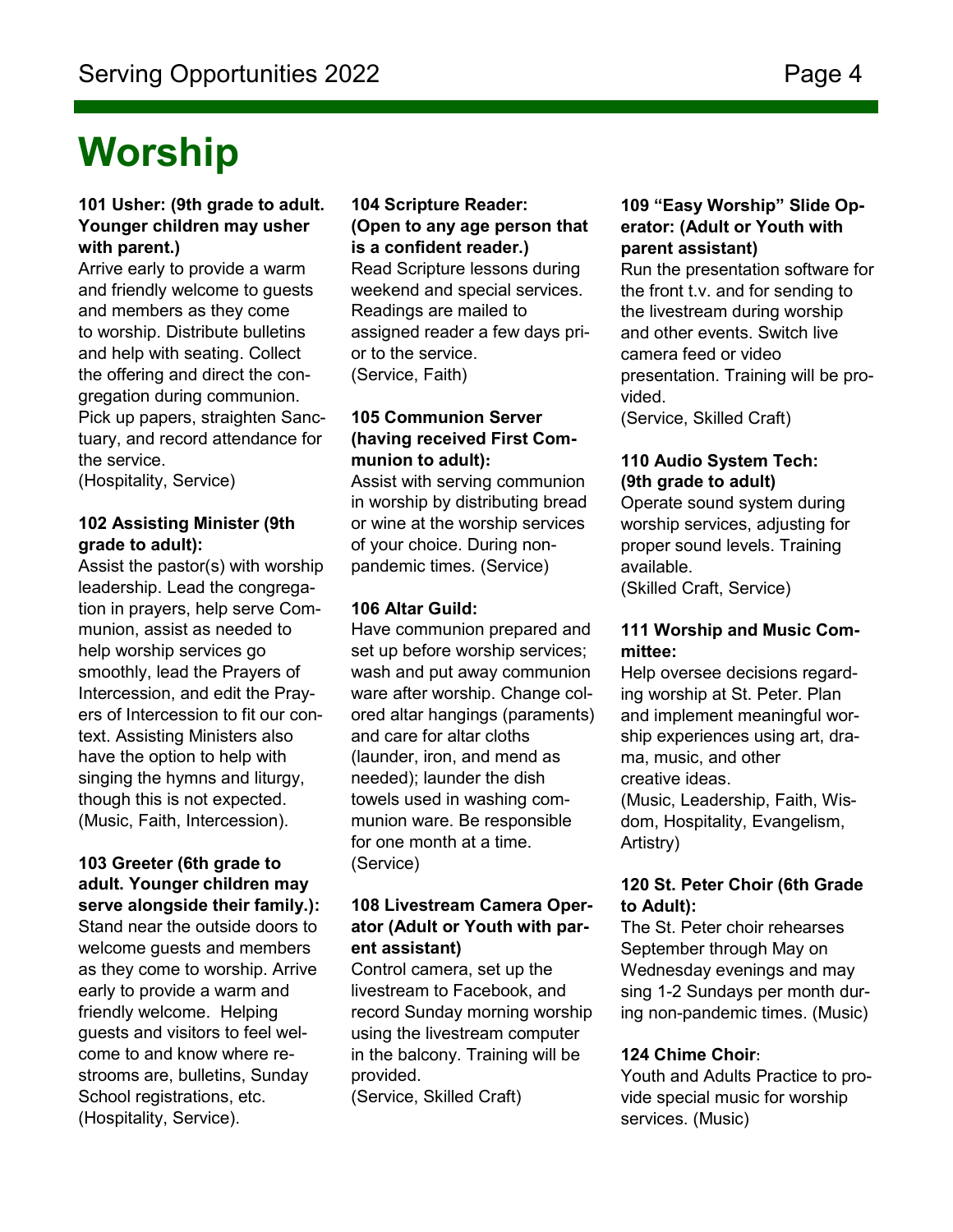### **Worship / Ministry**

#### **126 Contemporary Worship Team:**

Assist with music as a vocalist or instrumentalist on Contemporary worship Sundays. The contemporary praise and worship band leads worship on the 2nd Sunday of the month. (Music)

#### **127 Special Music: (children and adults)**

Vocalists, brass, woodwind, string, percussion, and pianists are needed. This could be for a solo or in a group. All ages and abilities welcome. *Please list what type of music / instruments you play on the bottom of the response page. (Music)*

#### **128 Drama Volunteers: (Youth or Adult)**

Occasionally, we like to tell a story through a skit. If becoming a character is your thing, please tell us. (Teaching, Writing)

#### **129 Kid's Activity Tote Team**:

Work with a team to make sure the Children's Worship Activity Totes are cleaned and supplied. Done on a rotation basis. (Service)

# **Ministry**

#### **201 Church Council (Confirmed youth to adult):**

Lead the congregation toward fulfilling its purpose and mission. Council meets on the second Tuesday of the month. The Council is made of members who have been elected by the congregation. Terms are for 3 years. (Faith, Wisdom, Discernment, Knowledge, Administration)

#### **202 Church in Society Committee**

This group oversees various teams and ministries that help us to reach out beyond the doors of St. Peter; working locally on feeding the hungry, serving the community, and working for justice in society. (Mercy, Leadership)

#### **203 Come For Supper Planning Team:**

Help plan for and coordinate the free monthly meal that we offer for the Community. (Mercy, Hospitality, Administration, Leadership)

#### **204 Housing Goal Planning Team:**

This team will help to guide the direction that St. Peter takes to address our mission goal of making a meaningful impact on housing needs in our community. (Leadership, Skilled Craft, Administration, Mercy, Discernment)

#### **205 Substance Abuse Goal Planning Team:**

This team will help to guide the direction that St. Peter takes to address our mission goal of discovering how we can best come alongside individuals and families affected by Substance Abuse (Mercy, Wisdom, Leadership, Administration, Discernment)

#### **206 Volunteerism Goal Planning Team (Treasures and Gifts Team):**

This team will help guide our congregation in providing ways to discover and share the gifts that God has given in order to better serve one another and the wider community. The goal would be that everyone would be able to find a fun and meaningful way to serve. (Leadership, Administration, Discernment, Encouragement, Faith, Teaching)

#### **207 Drive people to church (adult):**

Provide rides to your service choice for people of need. (Mercy, Service)

#### **208 Prayer chain (phone):**

#### **209 Prayer chain (e-mail):**

Pray for St. Peter programs and ministries, as well as for persons who request prayers. (Intercession, Mercy, Encouragement)

#### **210 Quilting Group:**

Help make quilts for Lutheran World Relief at church on the fourth Thursday of the month. Also need people to cut squares and sew squares together at your home. (Skilled Craft, Service, Artistry)

#### **211 Baptismal Banners and Boxes:**

Help make banners and/or wooden boxes to be given to infants and small children at their baptisms. (Skilled Craft, Artistry)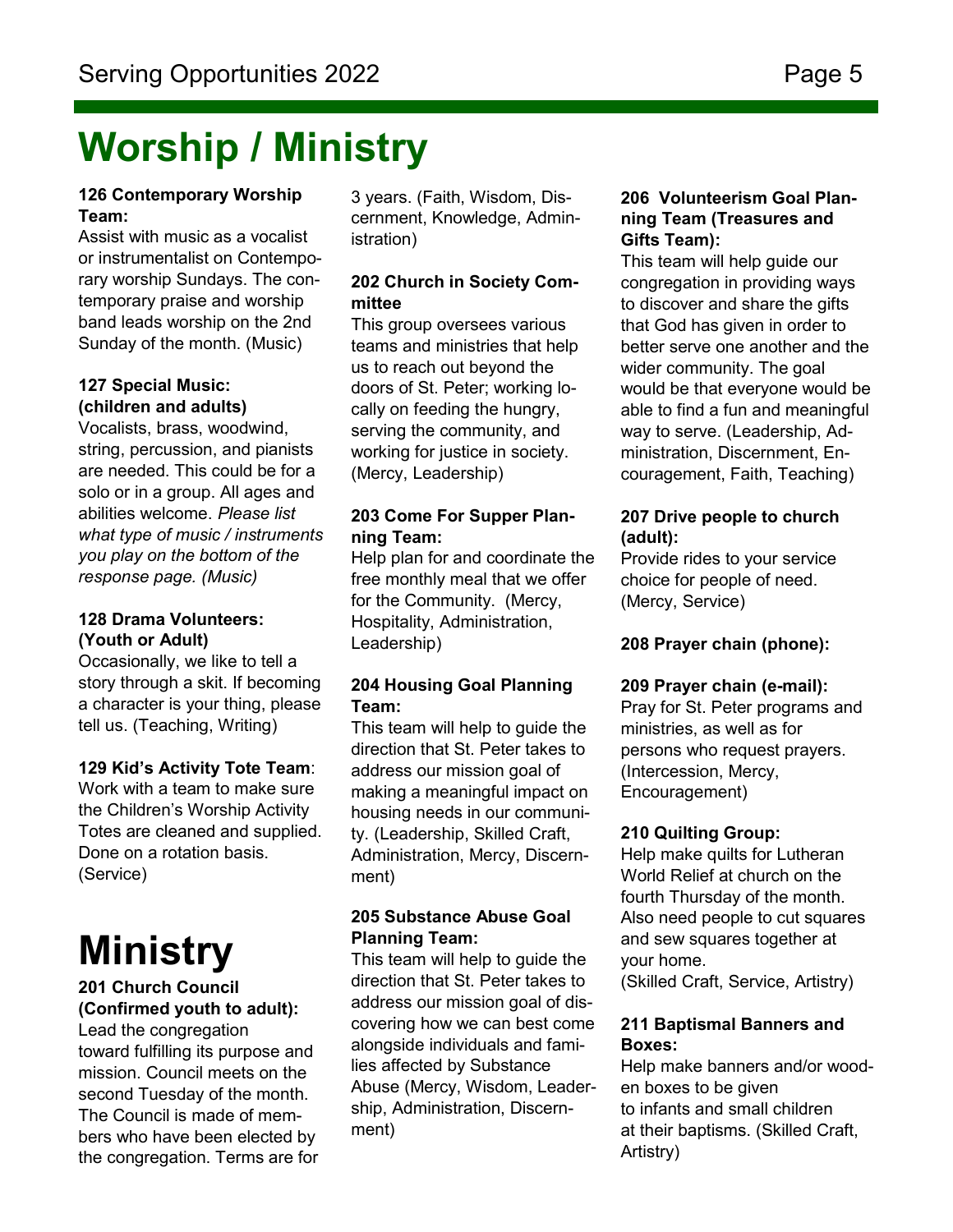### **Ministry**

#### **214 Sugar Creek Bible Camp Helper:**

Help at Camp Sugar Creek Bible Camp for volunteer days and/or weekends. (Service)

#### **216 Cooking- Prepare**

Prepare a meal for a fellowship or ministry event. Come For Supper, Confirmation meal for Confirmation students on Wednesday nights prior to their class time, etc.. (Hospitality)

#### **217 Cooking– Serve**

Help serve, package, and/or clean-up for a church-sponsored meal. (Service, Hospitality)

#### **218 Cooking - Bring**

Prepare food or baked goods at home and bring to church for large or small group events. (Hospitality)

#### **219 Serve at Funerals:**

Help set up, serve food, and clean up for funeral meals (during non-pandemic times). (Hospitality, Service)

#### **220 Family Mission Trip (all ages):**

Join other youth and adults in serving side by side, having fun, and growing in faith together on a Mission Trip that is open to all ages. Stay at a local Bible Camp and serve locally. Enjoy family friendly worship, service opportunities, and games. (Service, Mercy, Evangelism)

#### **221 Youth Mission Trip / Intergenerational Mission Trip (age 14 and up):**

Participate in a meaningful service and learning trip, where you have lots of opportunities to grow in faith and serve others. Serving within the U.S. (Mercy, Service, Faith, Encouragement)

#### **222 Adult Mission Trip:**

Participate in a service trip / cultural learning trip either in the U.S. or abroad. (Mercy, Service, Evangelism, Encouragement)

#### **225 Moving Help / Outdoor Chore Help:**

Be on a list of people that we can contact when we people in the congregation or community reach out to the church for help with a move or with a one-time project that they are not able to do themselves. (Service)

#### **226 Indoor Chore Help:**

Be on a list of people that we can contact when we people reach out to the church with a one-time project that they are not able to do themselves (example: help with packing prior to a move to assisted living). (Service)

#### **230 Care Ministry Team:**

Be trained for visiting congregation members who are homebound or in nursing homes. A visit can include a short devotion alongside time for building relationship. If you desire, you can also receive the training on the Sending of Holy Communion to be able to bring Communion on your visits.

(Mercy, Encouragement, Faith)

#### **231 Caring Caller Team:**

Be trained to call congregation members on the phone to offer encouragement, prayer, and/or a check-in. You will be paired with members to call. Some "Caring Callers" also send cards to stay in contact with those they are ministering to.

(Mercy, Encouragement, Faith)

#### **235 Stephen Minister:**

Provide one-to-one care to people experiencing a difficult time in life, such as grief, divorce, job loss, chronic or terminal illness, or relocation. Stephen Ministers receive 50 hours of training in order to be equipped for this important ministry of bringing Christ's love and care to people during a time of need. *This is a ministry that we will explore if there is enough interest.*  (Encouragement, Mercy)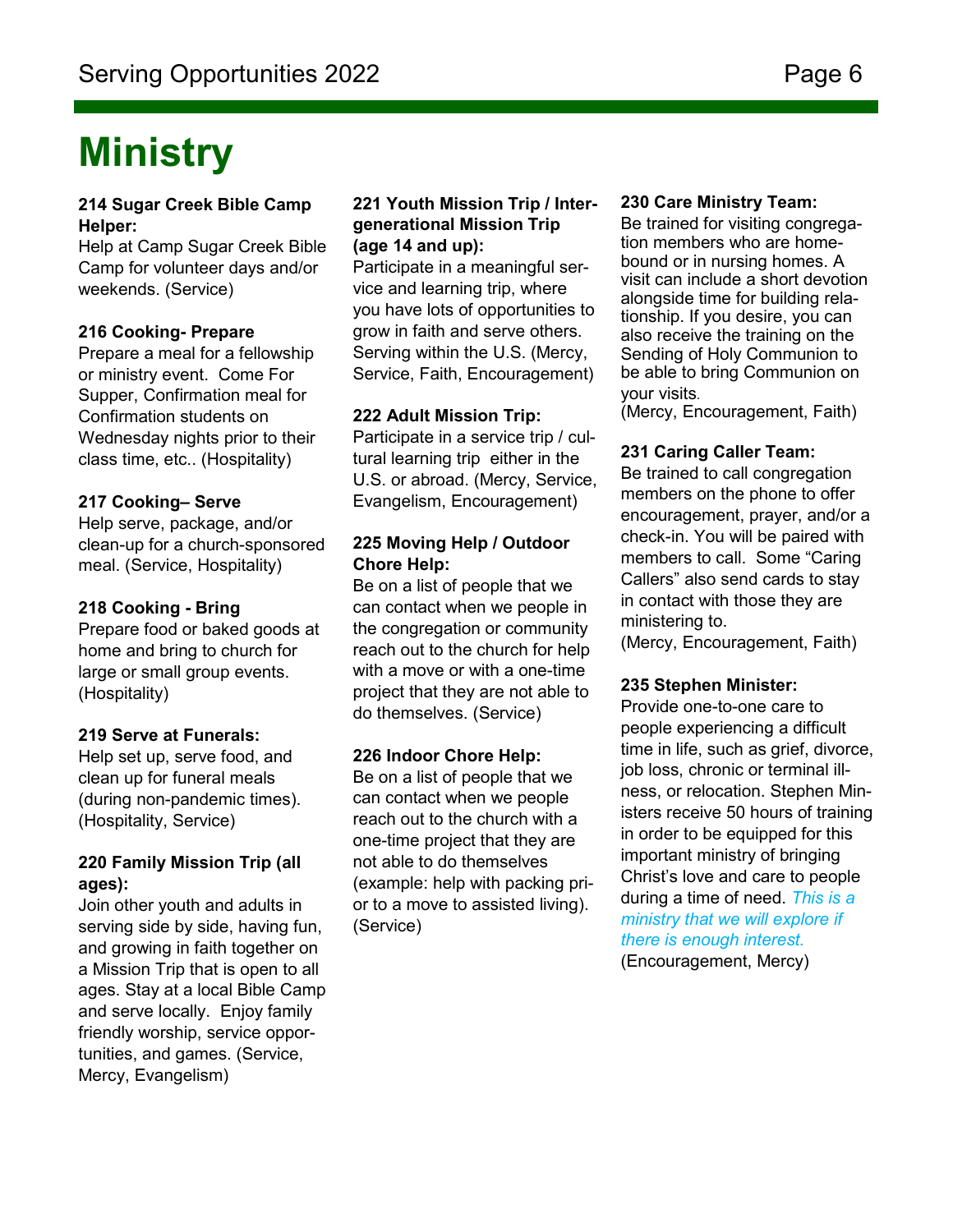### **Ministry / Evangelism / Youth Education**

#### **236 Stephen Leader:**

Help establish and direct Stephen Ministry at St. Peter. Team with other Stephen Leaders to build awareness of Stephen Ministry, recruit and train Stephen Ministers, asses the needs of potential care receivers, match care receivers with Stephen Ministers, and help to provide Stephen Ministers with ongoing supervision and continuing education. Stephen Leaders attend a one-week Stephen Leader's Training Course. *This is a ministry that we will explore if there is enough interest*.

(Leadership, Mercy, Encouragement, Teaching)

### **Evangelism**

**301 Evangelism Committee:**  Works to invite and welcome friends, neighbors, and visitors to our community of faith. This group sends cards to Homebound members and visitors, organizes the Radio Devotionals on Wednesday mornings, Ashes to Go, organizes the "Friendly Muggers" who give out St. Peter mugs to visitors, and more.. (Evangelism, Mercy, Faith, Encouragement)

#### **302 Radio Devotional:**

Prepare and record a 90 second devotional to be put on the radio. Try it once or join the team that rotates and serves once a month.

(Faith, Evangelism, Writing)

#### **310 New Member Sponsor:**

Befriend a new member family for their first year of membership. (Hospitality, Evangelism)

#### **312 Prison Ministry Team:**

Help lead worship at the local Prairie du Chien Correctional Facility. A two-member team leads worship at the Prison the 1st Sunday of every month at 1:30 p.m.

(Evangelism, Mercy, Music)

## **Youth**

#### **400 Parish Education Committee:**

Oversee all teams and ministries related to Children's Ministry, Youth Ministry, and Adult Discipleship at St. Peter. (Leadership, Teaching, Administration, Encouragement, Discernment, Wisdom, Faith)

#### **401 Sunday School Teacher for Preschool—2nd Grade: (Adult)**

This is the job for the adult who wants to work with the same group of children all year, building relationships and growing in faith together. You will be a part of a team, so you can rotate teaching responsibilities. Curriculum is provided by the Sunday School Planning Team. Substitutes are always available. At least 6 adults (two teams of 3) are needed to accommodate our classes for these age groups. (Teaching, Faith, Leadership, Shepherding)

#### **402 Sunday School Teacher for 3rd Grade—5th Grade (Adult)**

This is the job for the adult who wants to work with the same group of children all year, building relationships and growing in faith together. You will be a part of a team, so you can rotate teaching responsibilities. Curriculum is provided by the Sunday School Planning Team. Substitutes are always available. At least 6 adults (two teams of 3) are needed to accommodate our classes for these age groups. (Teaching, Faith, Leadership, Shepherding)

#### **403 Sunday School Substitute Leader (Adult):**

If you like to help out occasionally with the children who come to St. Peter, this is a great way! >>> Please specify age and whether you would like serve with. You do not need to have kids in Sunday School to volunteer. (Teaching, Leadership)

#### **404 Sunday School Helper (Youth or Adult)**

Serve as a helper in one of the younger children's Sunday School classes. Help with crafts, encourage the kids, etc. (Service, Teaching, Encouragement, Faith)

#### **405 Sunday School Music and Opening Time:**

If you like to sing and praise God in a kid way, please write this number down. (Teaching, Music)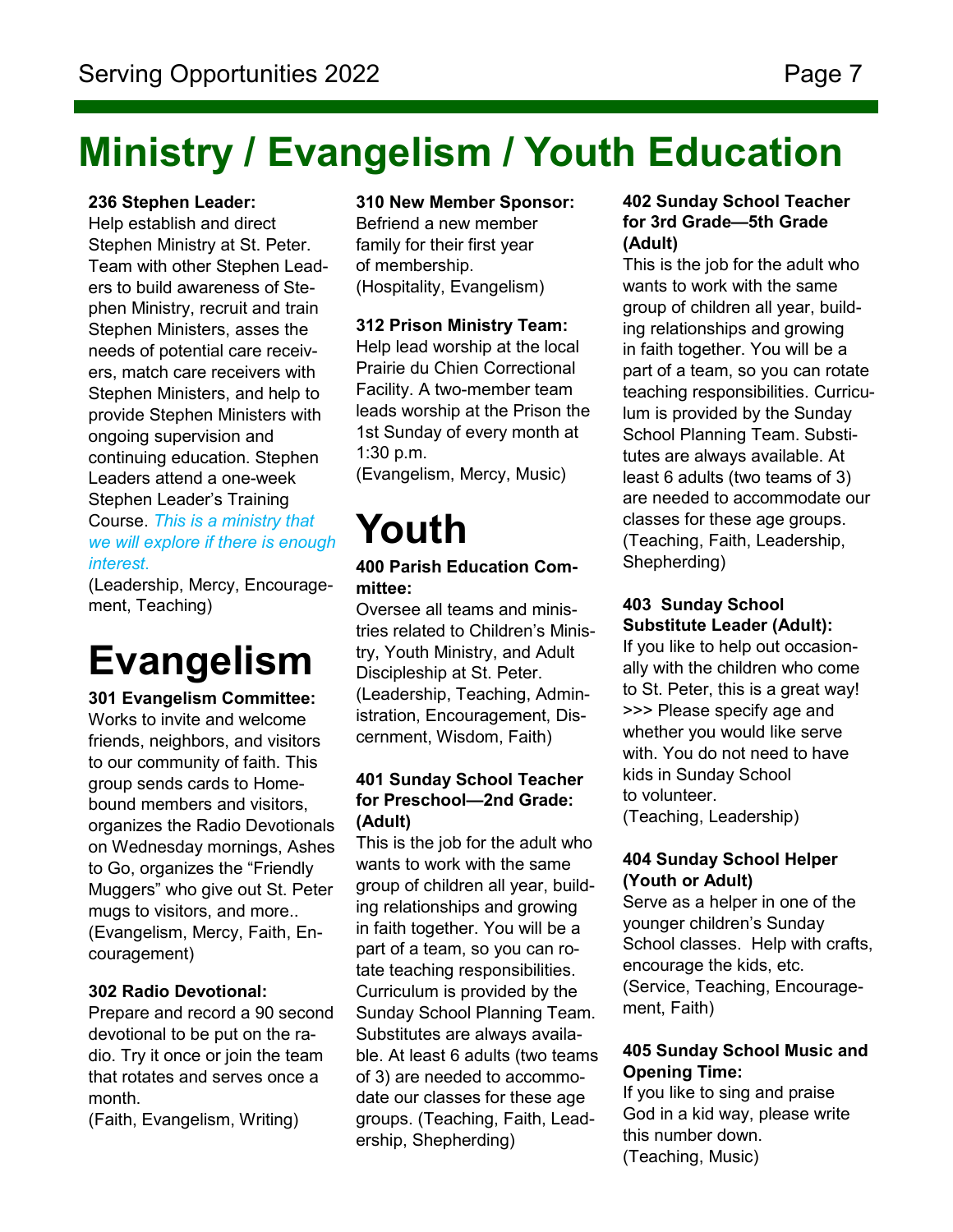### **Youth Education**

#### **406 Sunday School Special Days:**

Help plan and carry out the beginning and/or end of year Celebration, a special service project day, or holiday celebration.

(Service, Administration)

#### **407 Children's Christmas Program Planning Team:**

Help plan for the annual youth Christmas Program. (Music, Teaching, Administration, Leadership)

#### **408 Sunday School Planning Team**

Help plan for Sunday School curriculum, communications with families, schedule for the year, special events, etc. (Leadership, Teaching, Admin-

istration, Encouragement, Discernment, Wisdom, Faith)

#### **410 Confirmation Planning Team**

Help plan for Confirmation curriculum, communications with families, schedule for the year, special events, etc. (Leadership, Teaching, Administration, Encouragement, Discernment, Wisdom, Faith)

#### **411 Confirmation Teacher:**

Plan, prepare, and teach lessons based on curriculum provided by the church. This is a school-year commitment volunteering with Middle school students. (Shepherding, Encouragement, Teaching, Faith)

#### **412 Confirmation Mentor:**

Meet four times during the summer and fall with incoming 9th grade confirmation students for discussion and fellowship. You will receive training during the scheduled "Mentor Night" prior to meeting with your student. (Shepherding, Encouragement, Teaching, Faith)

#### **413 Confirmation Event Driver (over age 21):**

Adults willing to occasionally drive for middle school Confirmation Events. (Service)

#### **420 Vacation Bible School Planning Team**

Help plan for Vacation Bible School curriculum, communications with families, schedule for the year, special events, etc. (Leadership, Administration, Encouragement, Teaching, Artistry, Faith)

#### **421 Vacation Bible School Volunteer:**

**(6th grade to adult)**  *Adults -* Be a Group Guide, Station leader, or be on the decorating team. *Youth -* Be a Group guide Assistant, Station leader Assistant, or be on the decorating team. (Teaching, Service, Music, Artistry, Faith)

#### **422 VBS / Day Camp Hosts - Sugar Creek Counselors:**

Provide lodging and/or evening meals for Sugar Creek young adult counselors. (Hospitality)

#### **423 VBS / Day Camp - Snacks and lunches:**

Coordinate snacks and lunches for campers at Day Camp / VBS. (Service, Hospitality)

#### **424 VBS / Day Camp afternoon activities:**

6th grade to adults needed to supervise afternoon activities during Vacation Bible School (Teaching, Service)

#### **441 High School Ministry Planning Team (9th grade to adult):** Spend time with HS youth during youth events, alongside staff. (Leadership, Faith, Encouragement, Shepherding, Teaching)

#### **442 Youth Mission Trip Plan-**

**ning Team (9th grade to adult)** Help plan for a youth mission / service trip and/or outdoor adventure trip for youth and youngat-heart adults. (Leadership, Administration, Hospitality, Faith, Service, Mercy)

#### **443 ELCA Youth Gathering Planning Team (8th grade to adult):**

Help plan for the national youth gathering that occurs every once every three years.

(Leadership, Administration, Hospitality, Faith, Service)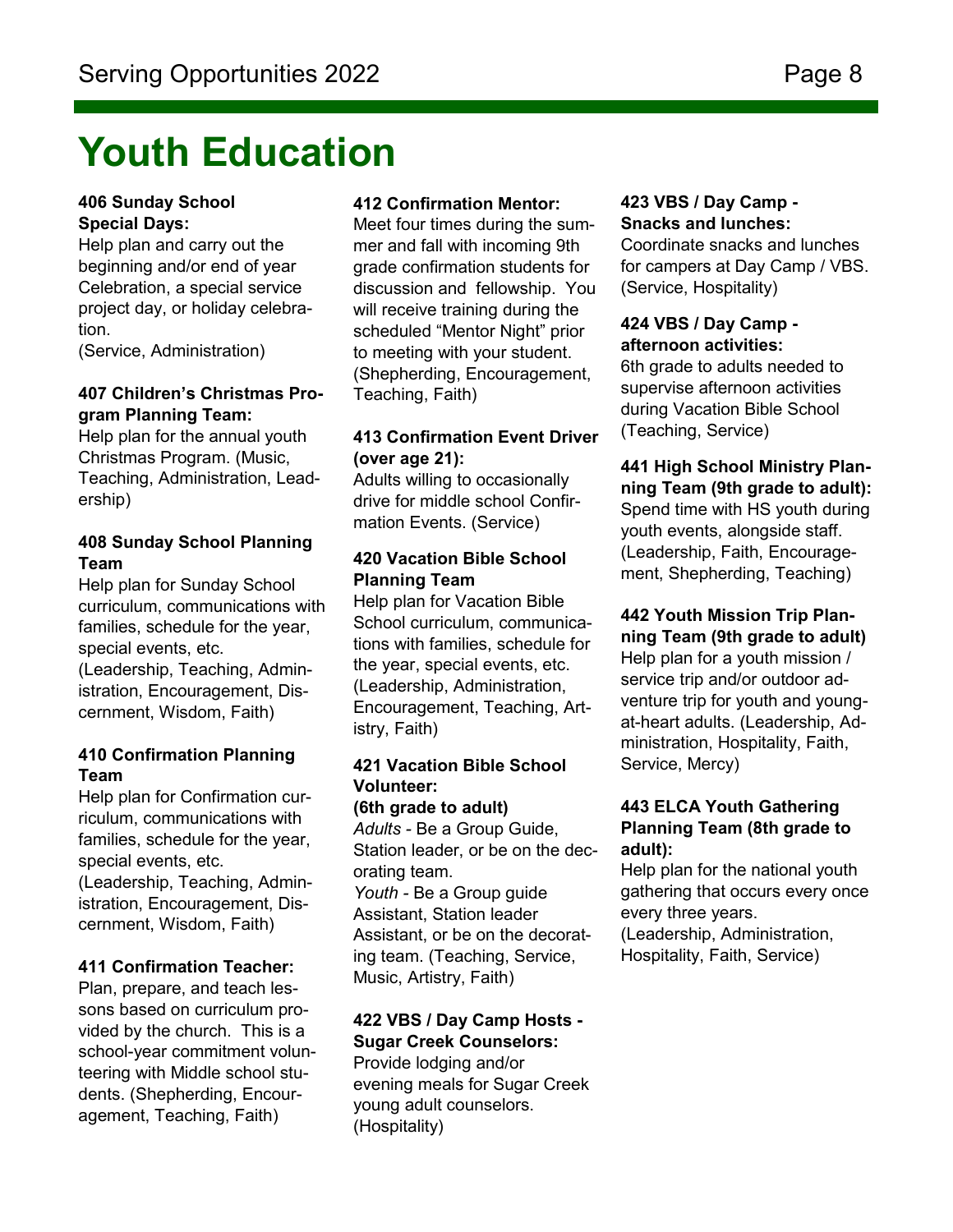# **Adult Education / Fellowship / Support**

# **Adult**

#### **461 Adult Discipleship Planning Team:** Meet quarterly to plan curriculum, recruit and develop facilitators, develop publicity, and coordinate classes and other offerings for adults. (Teaching, Knowledge, Shepherding, Faith, Administration)

#### **462 Adult Class Facilitator:**

Facilitate a short or long term book or video study or Bible study in a class setting. (Teaching, Knowledge, Shepherding, Faith)

#### **463 Small Group Facilitator:**

Lead a small group of 8-12 people, facilitate the study, coordinate the meeting schedule, encourage caring relationships. Could meet at church or in a home. (Faith, Knowledge, Shepherding, Teaching)

#### **465 Women's Circle Bible Study group:**

Participate in a once-a-month Bible study group. (Teaching, Knowledge, Shepherding, Faith)

#### **466 Women of the ELCA Board:**

Help oversee ministries and learning activities led by the women of the congregation including: service, learning, outreach, and mission projects. (Faith, Leadership, Mercy, Administration, Teaching)

# **Fellowship**

#### **501 Fellowship Team**

Organize events to help people get to know each other within our Christian community. (Open to any and all ideas. ) (Leadership, Hospitality)

#### **505 Serve for Coffee Hour:**

Set-up, serve, and clean up the coffee and treats on Sunday mornings following worship. (Hospitality)

#### **510 Book Club:**

St. Peter members and friends reading and discussing books of your choice. (Skilled craft)

#### **520 Christmas Decorating inside the church:**

Help decorate the church for Christmas and then in January help take down the decorations. (Hospitality, Artistry)

#### **521 Christmas Decorating Outdoors at church:**

Put the wreaths and lighting on the outside of church some time in November and take them down after the Christmas season. (Hospitality, Artistry, Service)

### **Support**

**602 Babysitting (6th grade to adult):** 

Babysit for special events. (Service)

#### **605 Endowment Committee:**

Help create the plan for an Endowment Fund at St. Peter, and communicate this proposal to the congregation for approval. (Wisdom, Giving, Administration, Knowledge, Leadership)

#### **606 Gifts & Memorial Committee**

Meet a couple of times a year to help review the Arnold Week's Memorial Scholarship guidelines and applications. Write thank you notes for gifts for memorial gifts that have been given. (Administrative)

#### **607 Finance Committee**

Prepares the annual budget of the congregation and oversees the finances and financial policies of the congregation. (Giving, Administration, Leadership)

#### **608 Stewardship for All Seasons Team**

Plan, design, and implement opportunities for growing in stewardship, including the annual fund appeal.

(Giving, Administration, Writing, Leadership, Knowledge)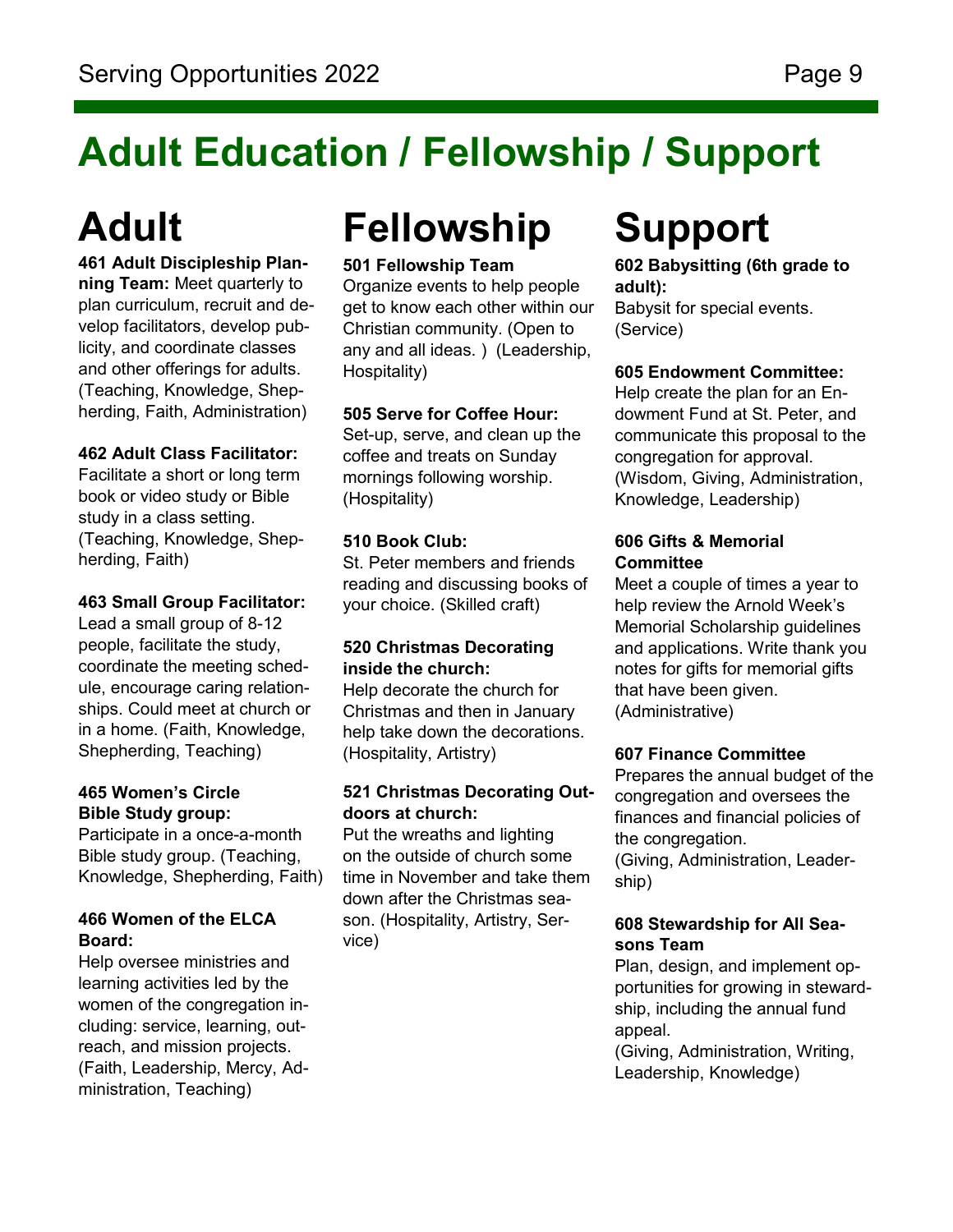### **Support**

#### **609 Property and Facilities Committee:**

This team will begin meeting again in early 2022 to revisit the church building plans, revisit our building needs in light of the pandemic, review our ministry goals, and again start to plan. (Discernment, Leadership, Giving, Skilled Craft, Administration)

#### **610 Trustees**

Help oversee the maintenance of the church building, church grounds, and the parsonage. Assist with maintenance and decisions as needed.

#### **611 Landscape Help**

Help maintain the flower beds at church during the summer. (Service, Skilled Craft)

#### **612 Spring & Fall Church Cleanup (Outdoors):**

Help with Spring and/or Fall clean-up of church grounds. (Service, Skilled Craft)

#### **613 Spring and Fall Church Cleanup (Indoors):**

Help with Spring and/or Fall clean-up inside the church. (Service, Skilled Craft)

### **615 Interior Construction and Maintenance Team for Church and/or Housing Goal projects:**

Provide painting, carpentry, or general handyman services as needed. Please indicate on your particular areas of interest and skill on the response form. (Service, Skilled Craft)

**616 Exterior Construction and Maintenance Team for Church and/or Housing Goal projects:**

Provide assistance in exterior building repairs or maintenance. Please indicate on your particular areas of interest and skill on the response form. (Service, Skilled craft)

#### **621 Telephone Caller:**

Make telephone calls to contact people for assistance with events or to obtain information. (Service)

#### **622 Answer Office Phone:**

Take phone messages when office staff is unavailable. (Service)

#### **623 Newsletter Assembly:**

Help assemble our monthly newsletter for mailing and assist with other office projects/ mailings as needed. (Service)

#### **630 Photography and Video:**

Help us record memories of our events, new members, mission trips, and more. (Service, Skilled Craft)

#### **631 Website/Technology Team:**

Provide website and technology support. Also help review and make suggestions for upgrades. (Writing, Service, Evangelism, Skilled Craft)

#### **632 Photo/Video Presentations:**

Create presentations for Facebook, worship, and other events around the church. (Service)

#### **633 Writer / Storyteller**

Help write for communications that St. Peter sends out. Help write news releases to share the good news of what God is up to in and through St. Peter. (Writing, Faith, Administration)